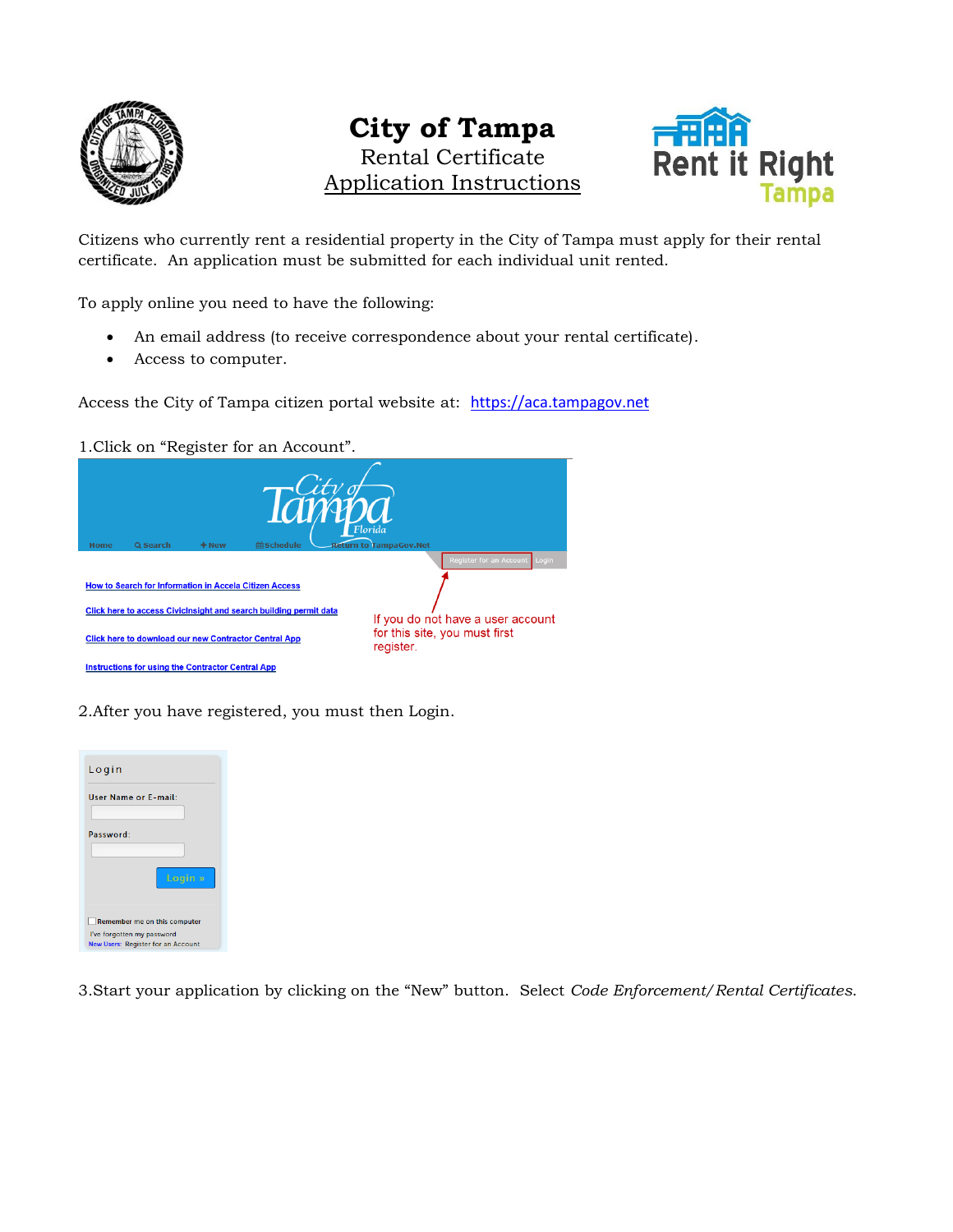| <b>Home</b> | Q Search                                         | <b>New</b>                                              | <b>LCU</b><br><b> A</b> Schedule | DA<br>Florida<br><b>Return to TampaGov.Net</b> |                                    |  |
|-------------|--------------------------------------------------|---------------------------------------------------------|----------------------------------|------------------------------------------------|------------------------------------|--|
|             |                                                  | <b>ilding Permit</b>                                    |                                  | Lesli Hartnett Collections $(1)$               | Cart (0) Account Management Logout |  |
|             |                                                  | <b>Platning Application</b>                             |                                  |                                                |                                    |  |
|             | How to Search for Informatio Utility opplication |                                                         |                                  |                                                |                                    |  |
|             | <b>Click here to access Civicinsin</b>           | <b>Code Enforcement /</b><br><b>Rental Certificates</b> |                                  |                                                |                                    |  |

4.Next, click the checkbox indicating you agree with the *Conditions and Use for Online Services*, and then select **Continue Application**.



5.For *Type of Record* select **Rental Certificate.** Please do not select **Complaint.** If you do not see **Rental Certificate** as an option, this means you are not logged in.

| <b>Select a Record Type</b>   |                                                     |
|-------------------------------|-----------------------------------------------------|
|                               | Choose one of the following available record types. |
|                               | <b>Search</b>                                       |
| $\bigcirc$ Complaint          |                                                     |
| C Rental Certificate          |                                                     |
|                               |                                                     |
| <b>Continue Application »</b> |                                                     |

6.Begin the application by searching for your rental property address, enter just the street number and the street name. If only one address is found that matches your search criteria, the address parcel and owner information will automatically load into your application. If the property is in the Hillsborough County limits, it will not need to be registered with City of Tampa.

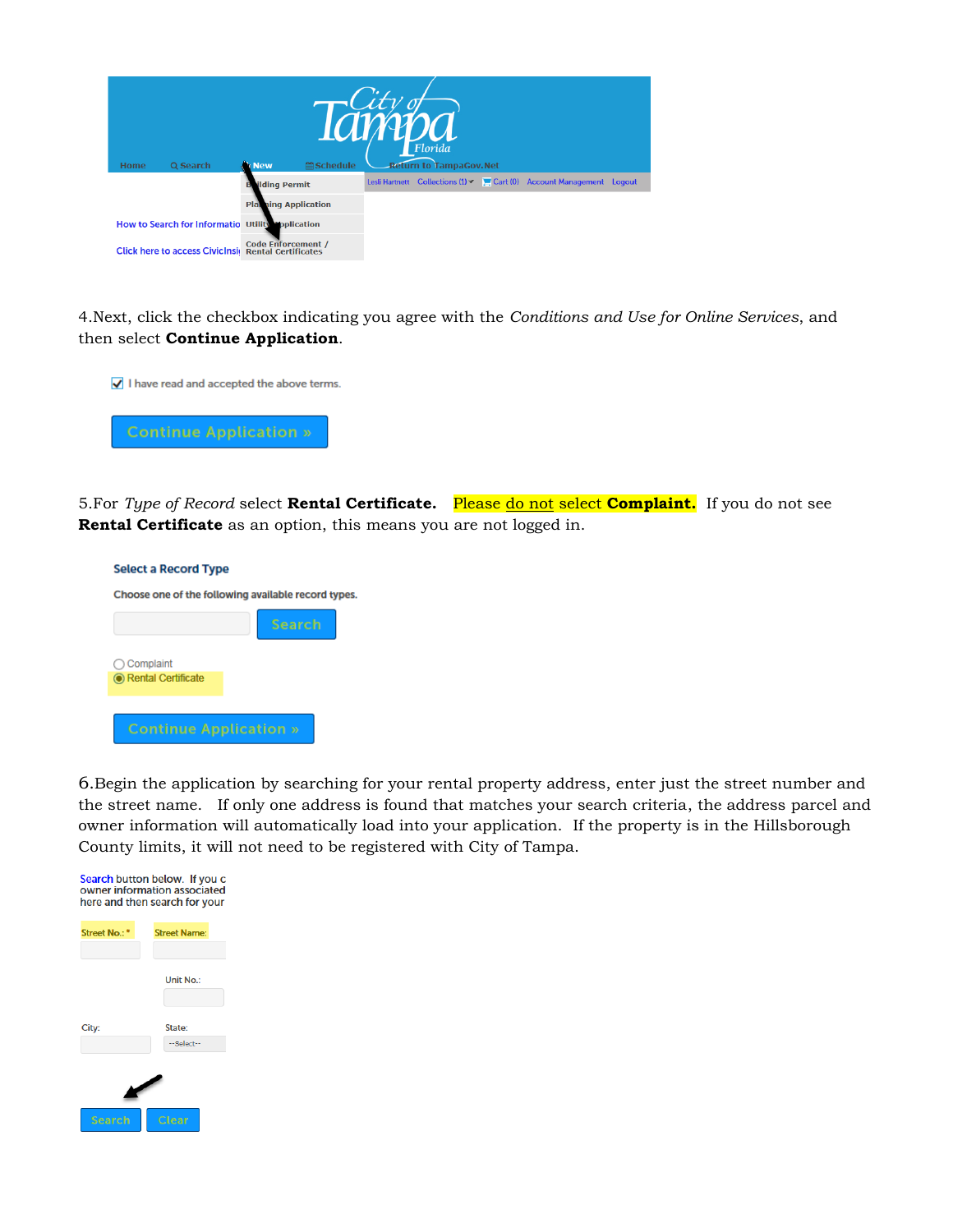NOTE: For multiple addresses, select the appropriate address from the list. If the address for your specific unit does not appear in the list, continue with a master address; later in the application you will be prompted to provide the correct unit number. If there are more than 4 units, the rental is considered an apartment building and is regulated by the State of Florida, Division of Corporations, and it will not need a City of Tampa rental certificate.

| Showing 1-3 of 3                                |      |              |            |
|-------------------------------------------------|------|--------------|------------|
|                                                 | City | <b>State</b> | <b>Zip</b> |
| 302 W West St, A, T 33602, 302 W West St        |      |              | 33602      |
| 302 W West St, B, T 33602, 302 W West St        |      |              | 33602      |
| 302 W West St, Unit A-B, T 33602, 302 W West St |      |              | 33602      |

7.Once ownership information is confirmed, click Select.

**Associated Owners** 

|                  | --------                       |                                         |  |  |  |  |  |  |  |
|------------------|--------------------------------|-----------------------------------------|--|--|--|--|--|--|--|
| Showing 1-1 of 1 |                                |                                         |  |  |  |  |  |  |  |
|                  | <b>Name</b>                    | <b>Address</b>                          |  |  |  |  |  |  |  |
| $\circledcirc$   | Monterey Capital Tampa Sfr Llc | 7667 Vickers St San Diego CA 92111-1525 |  |  |  |  |  |  |  |
|                  | <b>Cancel</b><br>Select        |                                         |  |  |  |  |  |  |  |

8.After the property information has loaded into the application, scroll down to **Continue Application.**

| <b>Owner Name:</b>             |           |           |            |                              |
|--------------------------------|-----------|-----------|------------|------------------------------|
| Monterey Capital Tampa Sfr Llc |           |           |            |                              |
| <b>Address Line 1:</b>         |           |           |            |                              |
| 7667 Vickers St                |           |           |            |                              |
| City:                          | State:    | Zip:      | Country:   |                              |
| San Diego                      | <b>CA</b> | 921111525 | --Select-- |                              |
|                                |           |           |            |                              |
| <b>Continue Application »</b>  |           |           |            | <b>Save and resume later</b> |

9.On the next part of the application, you will be prompted to **identify the Applicant and the Property Manager.** To select either yourself or the owner of the property, click on the "Select from Account" button.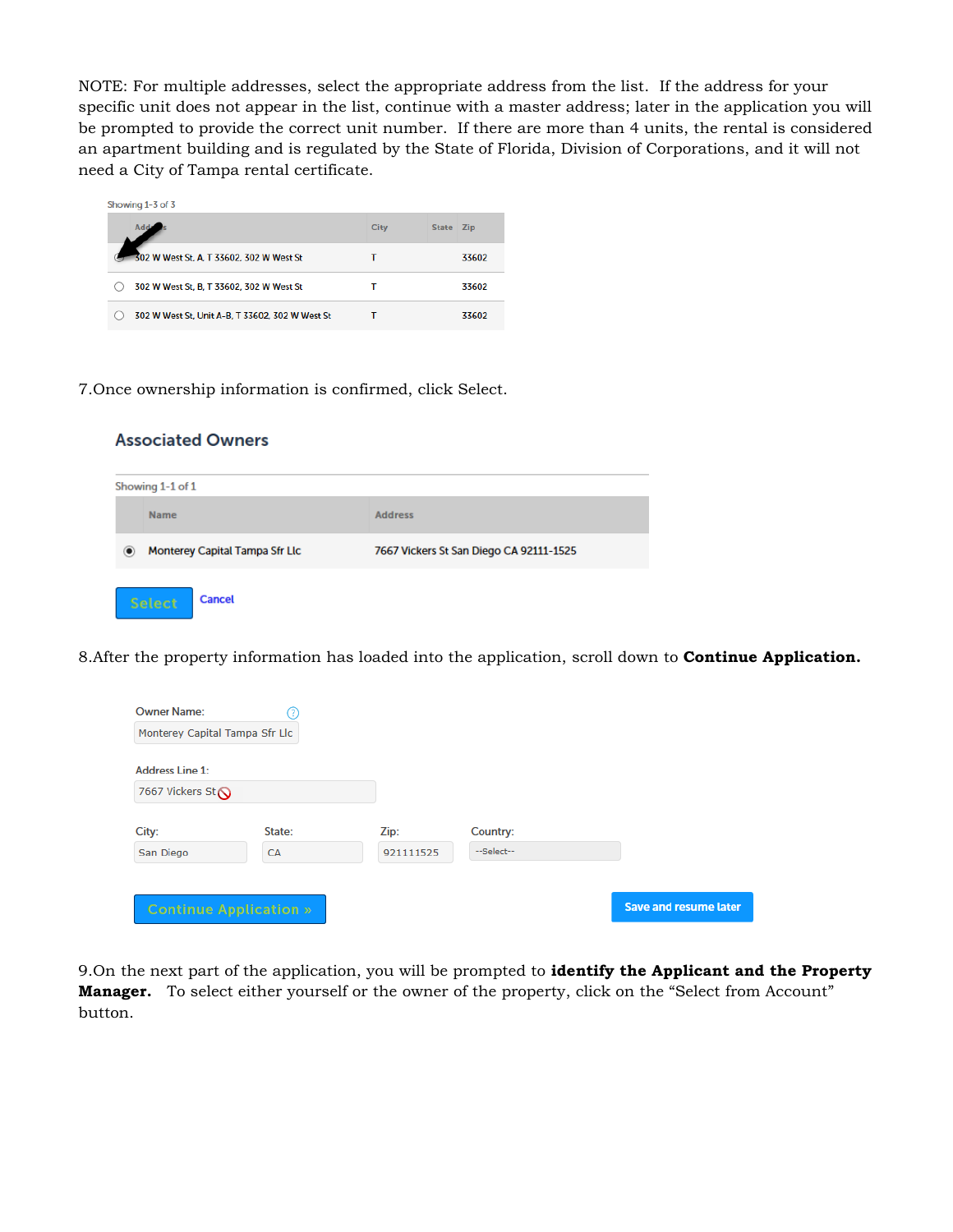### **Applicant**



If the property manager is not the owner or the applicant, then select the "Add Contact" button instead, and enter the Property Manager contact information.

10.On the next section, **Rental Property**, please provide information related to your specific rental unit, whether Section 8, and attest compliance with the City of Tampa minimum housing standards [https://library.municode.com/fl/tampa/codes/code\\_of\\_ordinances](https://library.municode.com/fl/tampa/codes/code_of_ordinances) Division 1, Article II – Technical Provisions.

## **Application Information**

| <b>GENERAL</b>                                                                                                                                         |                           |  |
|--------------------------------------------------------------------------------------------------------------------------------------------------------|---------------------------|--|
| * Type of Structure:                                                                                                                                   | <b>Duplex</b>             |  |
| Apartment#, Unit#, Trailer#, or Room#:                                                                                                                 | $\bigcirc$ <sub>A</sub>   |  |
| * Is this a Section 8 Housing Unit?:                                                                                                                   | $O$ Yes $\bigcirc$ No     |  |
| *I have read and agree with all of the Rental Certificate<br>registry requirements (as indicated in the OWNER/APPLICANT<br><b>ATTESTATION below)?:</b> | $\odot$ Yes $\bigcirc$ No |  |
|                                                                                                                                                        |                           |  |

#### **OWNER / APPLICANT ATTESTATION**

I certify that the information provided in this Rental Certificate Registration is true and accurate. I further certify that the rental units being registered are currently in compliance with all the applicable requirements of the City of Tampa Code of Ordinances, and other applicable laws. I understand that the Rental Certificate for the rental units may be revoked if it is determined that this certification is falsified or if the rental units are not in compliance with the applicable requirements of the City of Tampa Code of Ordinances. If any rental unit is rented without a valid Rental Certificate, the City will take immediate enforcement action, including the issuance of a Notice to Appear in the Criminal Court of Hillsborough County, Florida.

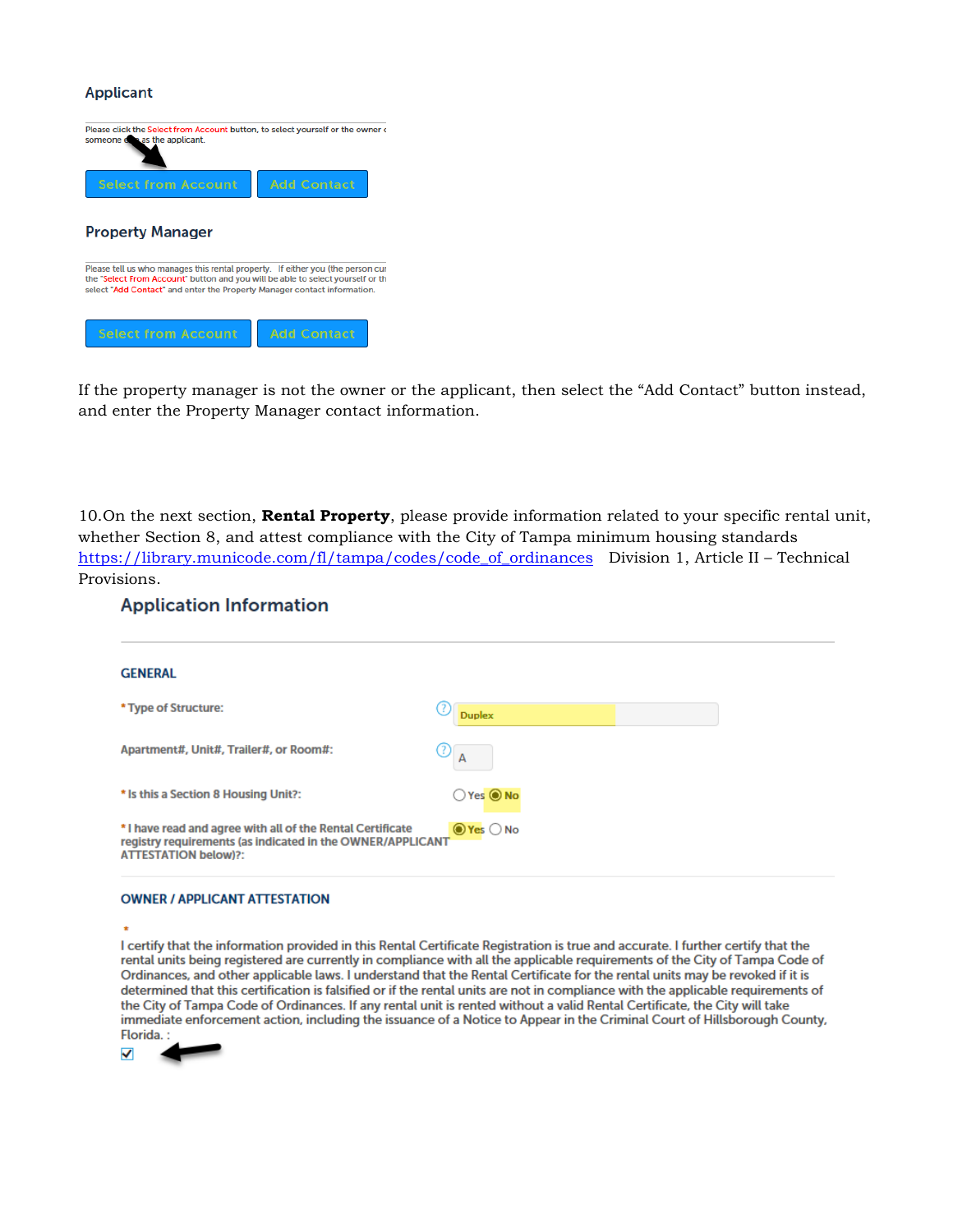NOTE: You may optionally provide the tenant information and the responsibilities the tenant has for maintaining the property. In the event there is a Code Enforcement issue related to the property, the Code Officer will cite the tenant instead of the Owner of the property, when applicable.

# **Tenant**



Select Continue Application to review.

11.The final section of the application will allow you to **review all of your entries.** If all of the information that you provided is accurate, click "Continue Application" for the last time, and your application will be submitted.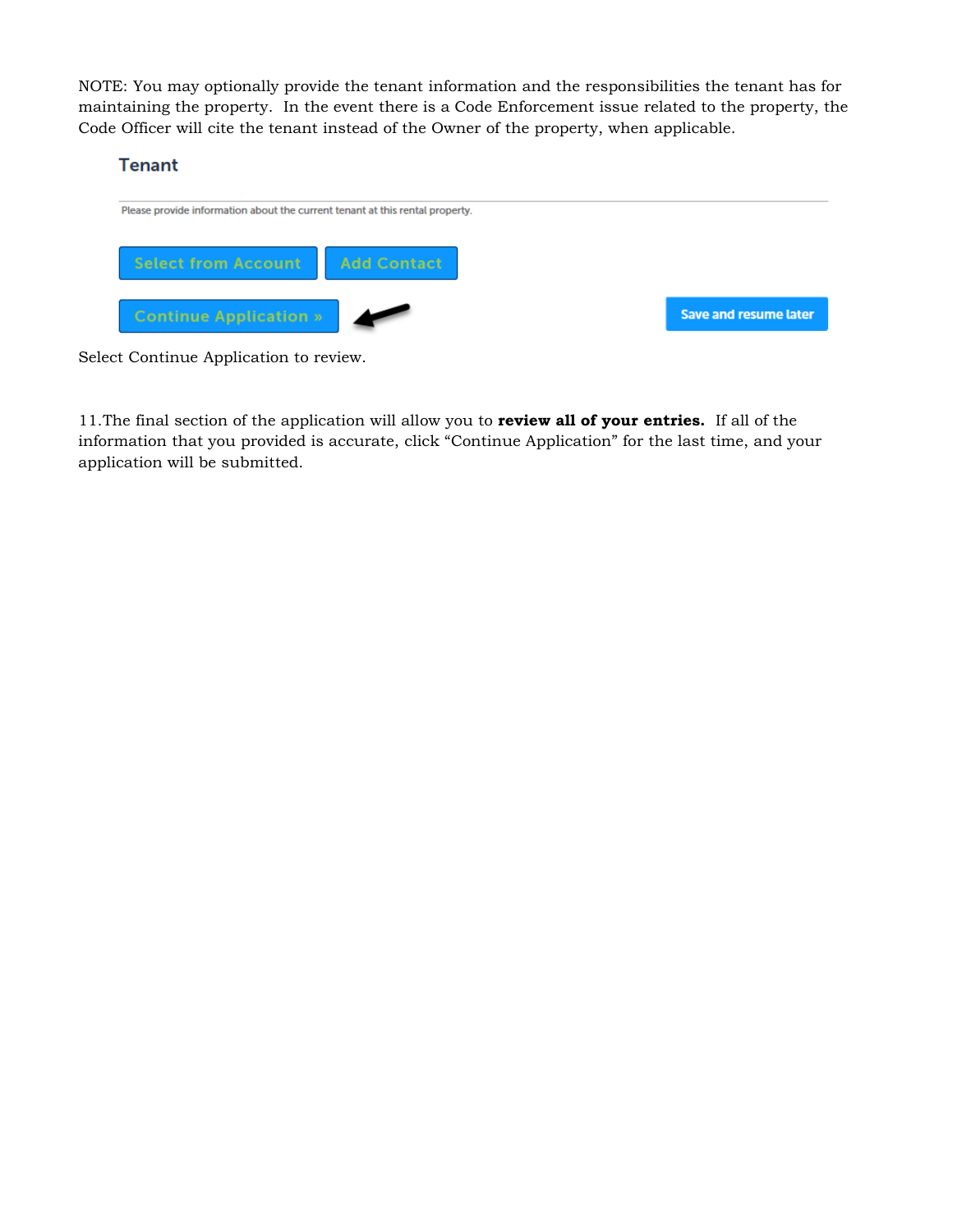Once application is submitted, you will see the following confirmation screen and you will be assigned a **Rental Certificate ID** number (shown below). You will also receive an email regarding application status. To view the status of your rental certificate online, click on the rental certificate record ID. In the example, this would be: RCA-18-0007538



NOTE: If your rental certificate was issued immediately, you can print your Rental Certificate document by clicking on the **Rental Certificate ID** and select Record Info**.**

12. Select the Record Info menu to open or upload an attachment.

| Record RCA-18-0007538:       |                                    |  |  |  |  |  |  |  |
|------------------------------|------------------------------------|--|--|--|--|--|--|--|
| <b>Rental Certificate</b>    |                                    |  |  |  |  |  |  |  |
| <b>Record Status: Issued</b> |                                    |  |  |  |  |  |  |  |
|                              | <b>Expiration Date: 09/30/2018</b> |  |  |  |  |  |  |  |
|                              |                                    |  |  |  |  |  |  |  |
| <b>Record Info</b>           | Payments                           |  |  |  |  |  |  |  |
| <b>Record Details</b>        |                                    |  |  |  |  |  |  |  |
| <b>Processing Status</b>     |                                    |  |  |  |  |  |  |  |
| <b>Related Records</b>       |                                    |  |  |  |  |  |  |  |
| <b>Attachments</b>           |                                    |  |  |  |  |  |  |  |
| Inspections                  |                                    |  |  |  |  |  |  |  |

Once the certificate is generated, it will show in and can be opened in attachments.

# **Attachments**

| The maximum file size allowed is 500 MB.<br>html;htm;mht;mhtml are disallowed file types to upload. |                |                       |                              |                       |                    |                         |                    |
|-----------------------------------------------------------------------------------------------------|----------------|-----------------------|------------------------------|-----------------------|--------------------|-------------------------|--------------------|
| <b>Name</b>                                                                                         | Record<br>ID   | Record<br><b>Type</b> | <b>Entity</b><br><b>Type</b> | <b>Type</b>           | <b>Size</b>        | Latest<br><b>Update</b> | <b>Action</b>      |
| ENF_Rental_Certificate_20180410_081630.Pdf                                                          | RCA-18- Rental | 0007538 Certificate   | Record                       | Rental<br>Certificate | 83.22<br><b>KB</b> |                         | 04/10/2018 Actions |
|                                                                                                     |                |                       |                              |                       |                    |                         |                    |